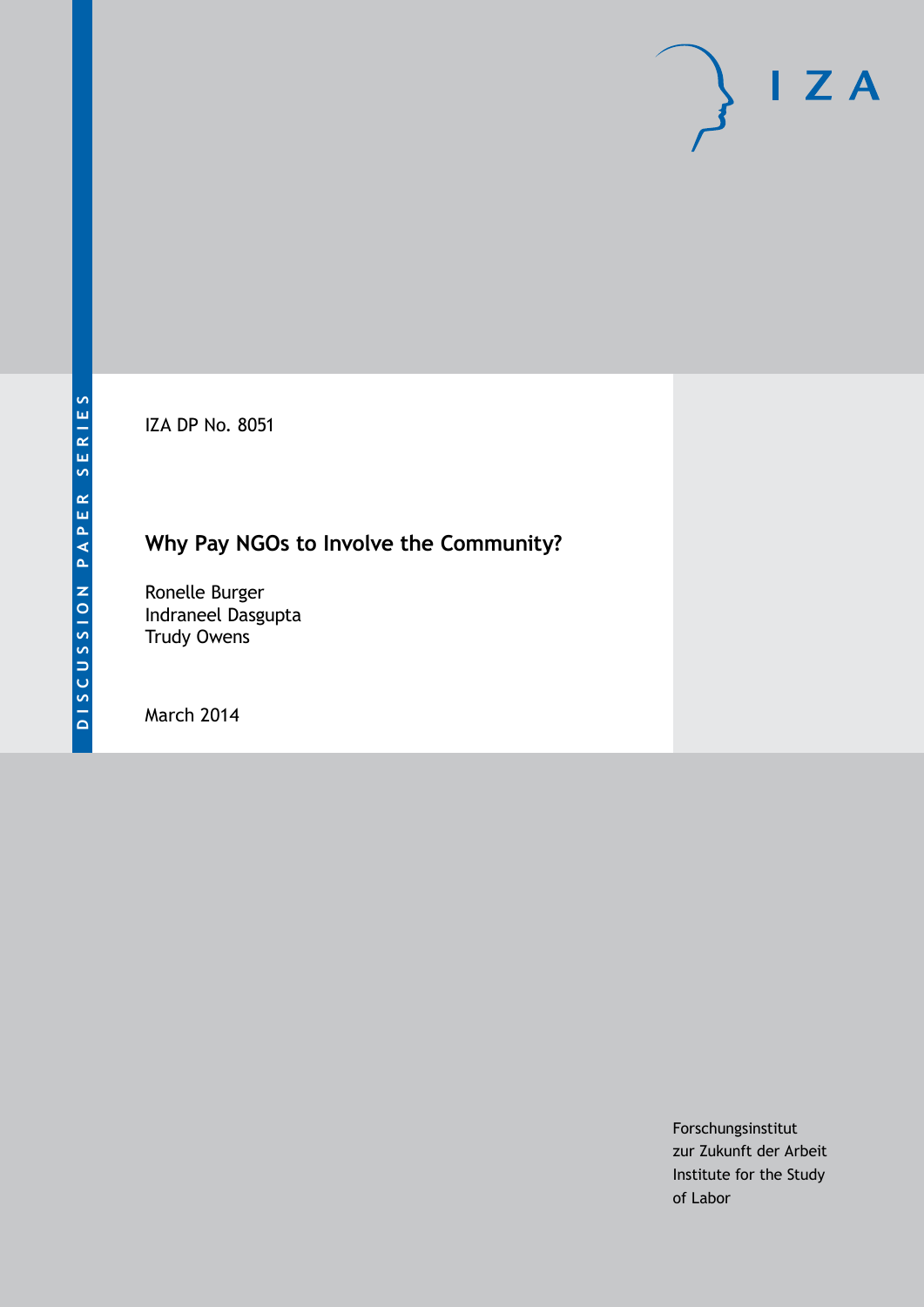# **Why Pay NGOs to Involve the Community?**

### **Ronelle Burger**

*University of Stellenbosch*

### **Indraneel Dasgupta**

*Indian Statistical Institute and IZA*

### **Trudy Owens**

*University of Nottingham*

Discussion Paper No. 8051 March 2014

IZA

P.O. Box 7240 53072 Bonn Germany

Phone: +49-228-3894-0 Fax: +49-228-3894-180 E-mail: [iza@iza.org](mailto:iza@iza.org)

Any opinions expressed here are those of the author(s) and not those of IZA. Research published in this series may include views on policy, but the institute itself takes no institutional policy positions. The IZA research network is committed to the IZA Guiding Principles of Research Integrity.

The Institute for the Study of Labor (IZA) in Bonn is a local and virtual international research center and a place of communication between science, politics and business. IZA is an independent nonprofit organization supported by Deutsche Post Foundation. The center is associated with the University of Bonn and offers a stimulating research environment through its international network, workshops and conferences, data service, project support, research visits and doctoral program. IZA engages in (i) original and internationally competitive research in all fields of labor economics, (ii) development of policy concepts, and (iii) dissemination of research results and concepts to the interested public.

IZA Discussion Papers often represent preliminary work and are circulated to encourage discussion. Citation of such a paper should account for its provisional character. A revised version may be available directly from the author.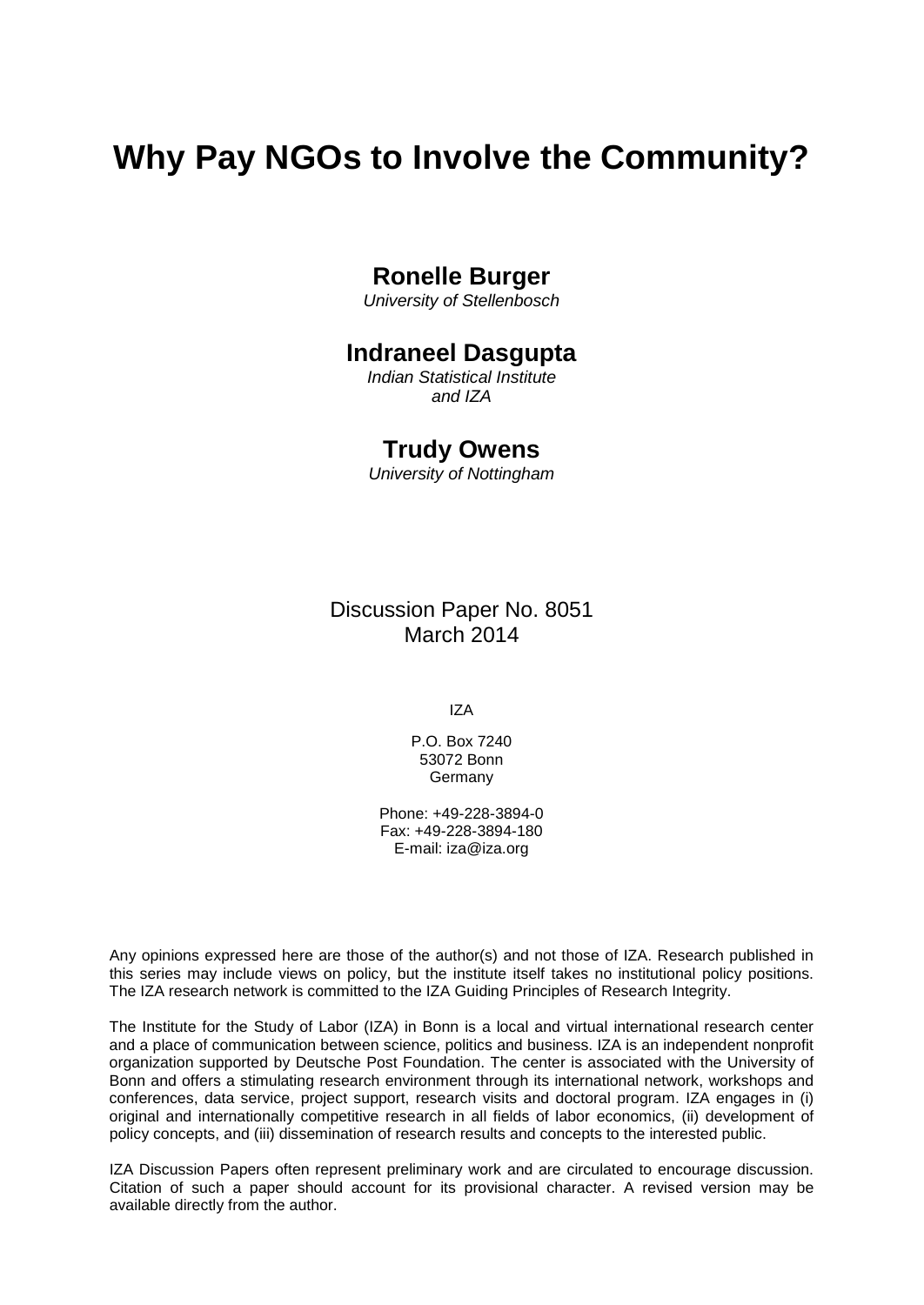IZA Discussion Paper No. 8051 March 2014

# **ABSTRACT**

## **Why Pay NGOs to Involve the Community?**

We examine the case for donors providing financial incentives to NGOs to increase community participation. We show that, when such incentives are provided, there need not exist any meaningful relationship between beneficiary welfare and the extent of community participation implemented by an NGO. Higher community participation is consistent even with *reduced* beneficiary welfare. Thus, eliminating community participation from the set of conditions for funding an NGO may improve beneficiary welfare. We provide evidence from the NGO sector in Uganda consistent with our theoretical conclusions. Beneficiaries themselves do not appear to perceive community participation as generating appreciable value-addition in project output.

JEL Classification: I38, L31, L38

Keywords: regulation of non-governmental organizations, developing countries, community participation, Uganda

Corresponding author:

Trudy Owens School of Economics University of Nottingham University Park Nottingham, NG7 2RD United Kingdom E-mail: [trudy.owens@nottingham.ac.uk](mailto:trudy.owens@nottingham.ac.uk)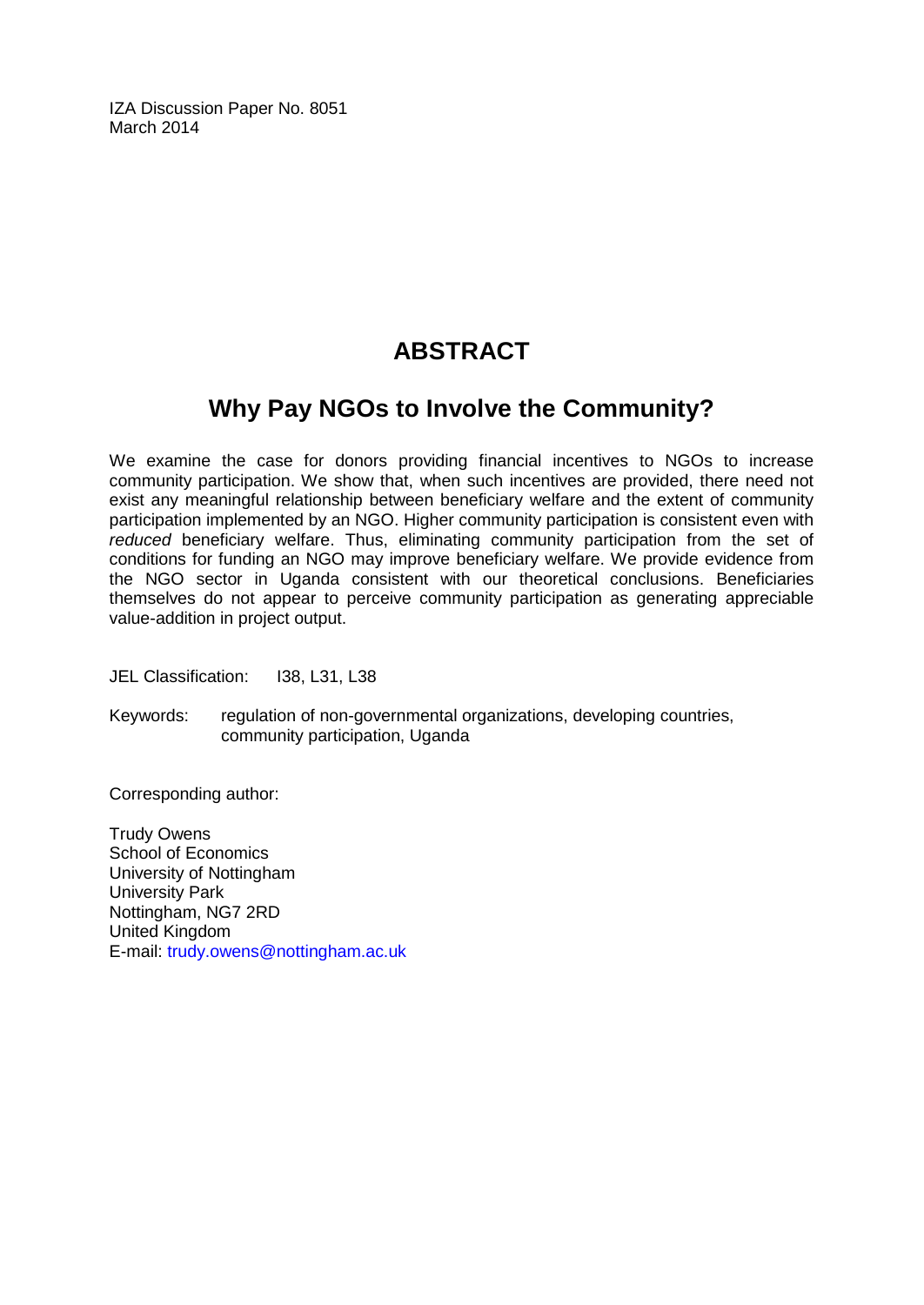#### **1. Introduction**

 $\overline{a}$ 

Community participation is often celebrated in the popular as well as academic discourse, and is widely viewed as a requirement for successful poverty-relief projects. Indeed, community-based development has arguably become a "central tenant of development policy" (Mansuri and Rao, 2012: ix). Botchway notes that participation is often assumed to be "good by definition" (2001: 135) and the term has gained "unprecedented visibility and respectability" (2001:148), often represented as the "magical missing ingredient" (2001:149) for development projects.

The concept proceeds from the premise that permanent improvements in living standards are seldom attainable without the involvement and cooperation of beneficiaries. De Berry (1999) suggests that the participatory approach "credits people with the ability, even in the most extreme circumstances, to engage with the issues that face them". Accordingly, the beneficiary is to be given more information, responsibility and decision-making power in diverse project areas, including its focus, the targeting of beneficiaries, the implementation strategy, and assessment.

While the approach is widely considered best practice, it is not clear that it deserves these accolades. Evidence on its performance is scant, and there exists a lack of thorough and systematic evaluations with counterfactuals.<sup>1</sup> The empirical literature on community participation acknowledges that there may be a large gap between the idealized textbook representation of the concept and non-profit organizations' experiences with it. Case studies show that, for a variety of reasons, textbook benefits do not always materialize.

At an *a priori* conceptual level, the difficulty is obvious. Participatory processes are known to be expensive, demanding and time-intensive. Thus, even if one acknowledges the possibility of significant gains from community participation *per se*, there remains the basic economic issue of the opportunity cost of allocating greater resources to ensuring participation, in terms of forgone allocation to other items relevant for beneficiary welfare. Donors' can only ensure greater community participation on the part of non-governmental organizations (NGOs), who are typically the implementing agencies for development projects at the ground level, by

 $1$  See Mansuri and Rao (2012) for a detailed discussion. There are many case study reports, but because case studies are based on small samples that are not representative, they cannot be used to shape policy and to inform best practices (Isham *et al*., 1995). There are only a few larger sample studies examining participation on infrastructure projects. These find that there are demonstrated benefits to the community participation approach (Isham *et al*., 1995; Isham and Kahkohnen, 2002; Khwaja, 2004). Isham *et al.* (1995) examine data from 121 rural water projects and find that community participation improves project outcomes. Examining 123 infrastructure projects in the north of Pakistan, Khwaja (2004) finds a positive role for participation, but only for non-technical decisions. Although causality is not conclusive, both of these studies go to some length to argue that the most plausible direction of causality is that participation influences outcome. Isham and Kahkohnen (2002) report that effective participation is reliant on a community's ability to organize and mobilize itself.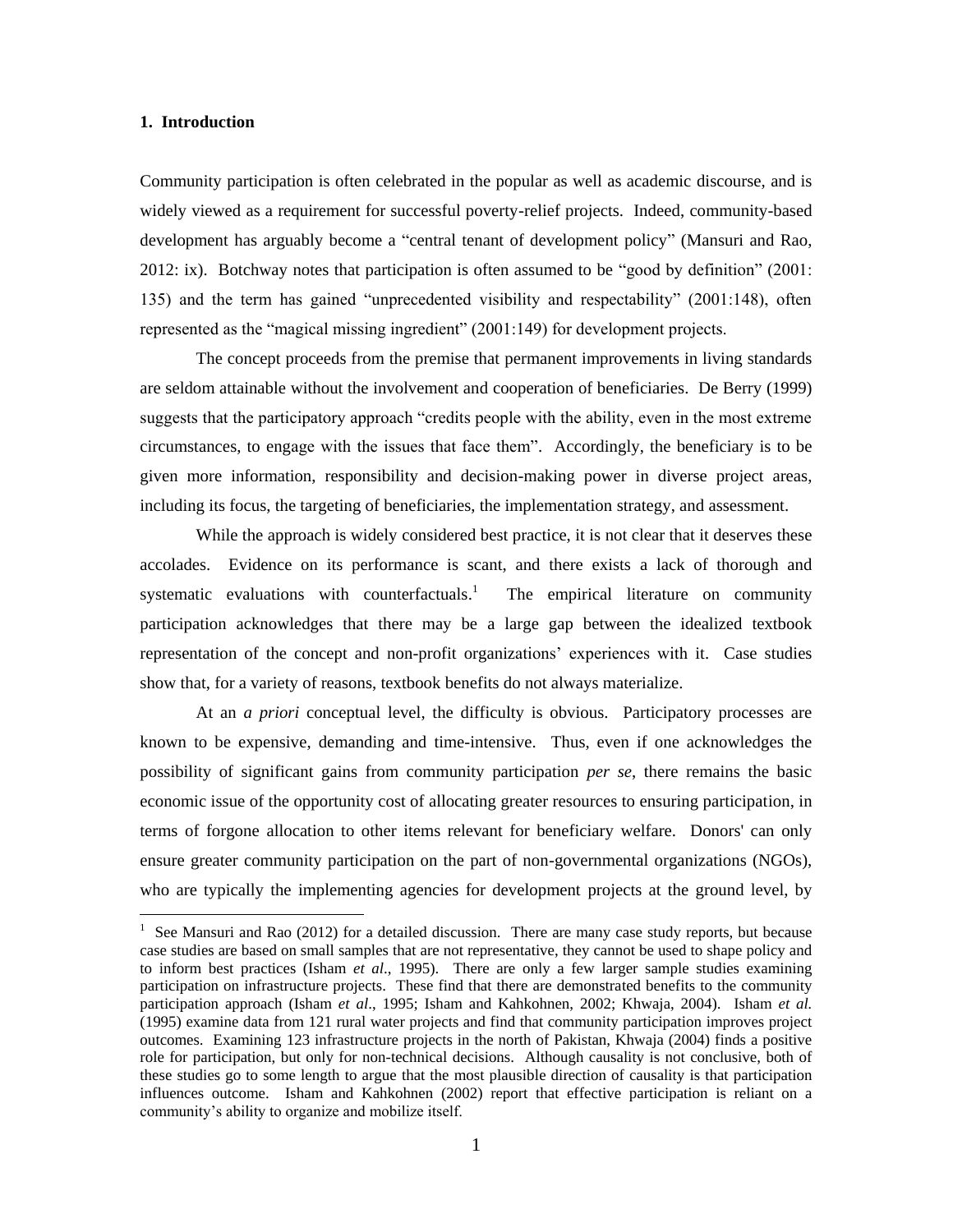using their financial leverage. The very use of their financial leverage by donors, however, is likely to distort the incentives facing NGOs. There is no *a priori* reason why such distortion may, in general, be expected to improve beneficiary welfare. $<sup>2</sup>$ </sup>

The purpose of this paper is to develop this intuition, regarding the ambiguous nature of the relationship between the donor emphasis on community participation and beneficiary welfare, at both theoretical and empirical levels. Using a representative sample of non-profit organisations in Uganda, it examines whether community participation has a discernible impact on project outcomes, while controlling for other influences. As already discussed, the policy importance of our analysis is rooted in the high monetary costs of implementing community participation, which diverts resources from alternative uses relevant for project outcomes.

Uganda is an interesting case to consider in this regard. The country has a long history of self-help organisations dating from pre-colonial society, where strong networks existed among clans and family members. However, after independence, most of these grassroots self-help organisations were either centralized or wiped out by the government in power. Conditions for NGOs improved dramatically when Yoweri Museveni came to power in 1986. Under Museveni's more tolerant regime, the NGO sector expanded rapidly, with growth partly being fuelled by a significant rise in unemployment, which helped to boost the attractiveness of starting an NGO (see Nyangabyaki *et al*., 2004).

In Section 2 below, we set up a simple theoretical framework to motivate and organize our subsequent empirical investigation. We consider a population of NGOs, which differ in the weight put on own (retained) profit, relative to beneficiary welfare. Beneficiary welfare depends positively on both community participation and actual project expenditure (which is a monetary aggregate of all other inputs that improve the well-being of intended beneficiaries). Donors incentivize costly community participation by providing a payment under this head, which increases with the extent of participation. We assume that the net monetary benefit to NGOs is non-decreasing in the extent of community participation. We show that the following holds under this assumption. More venal NGOs will implement *at least as much* community participation as less venal ones, even though beneficiary welfare is *monotonically decreasing* in the venality of NGOs beyond a threshold, and constant below it. Furthermore, converting such a participation-incentivizing payment schedule to a (balanced budget) lump-sum grant may

 $\overline{a}$ 

 $2$  There is the additional issue of internal conflicts of interest within beneficiary communities. While the literature often exhibits a tendency to romanticize poor communities as internally undifferentiated entities easily capable of articulating common interest and exhibiting common agency, the reality of power and identity schisms within such communities may make collective decisions/actions incoherent, inefficient or normatively problematic. We abstract from the political economy of internal decision-making within poor communities in this paper.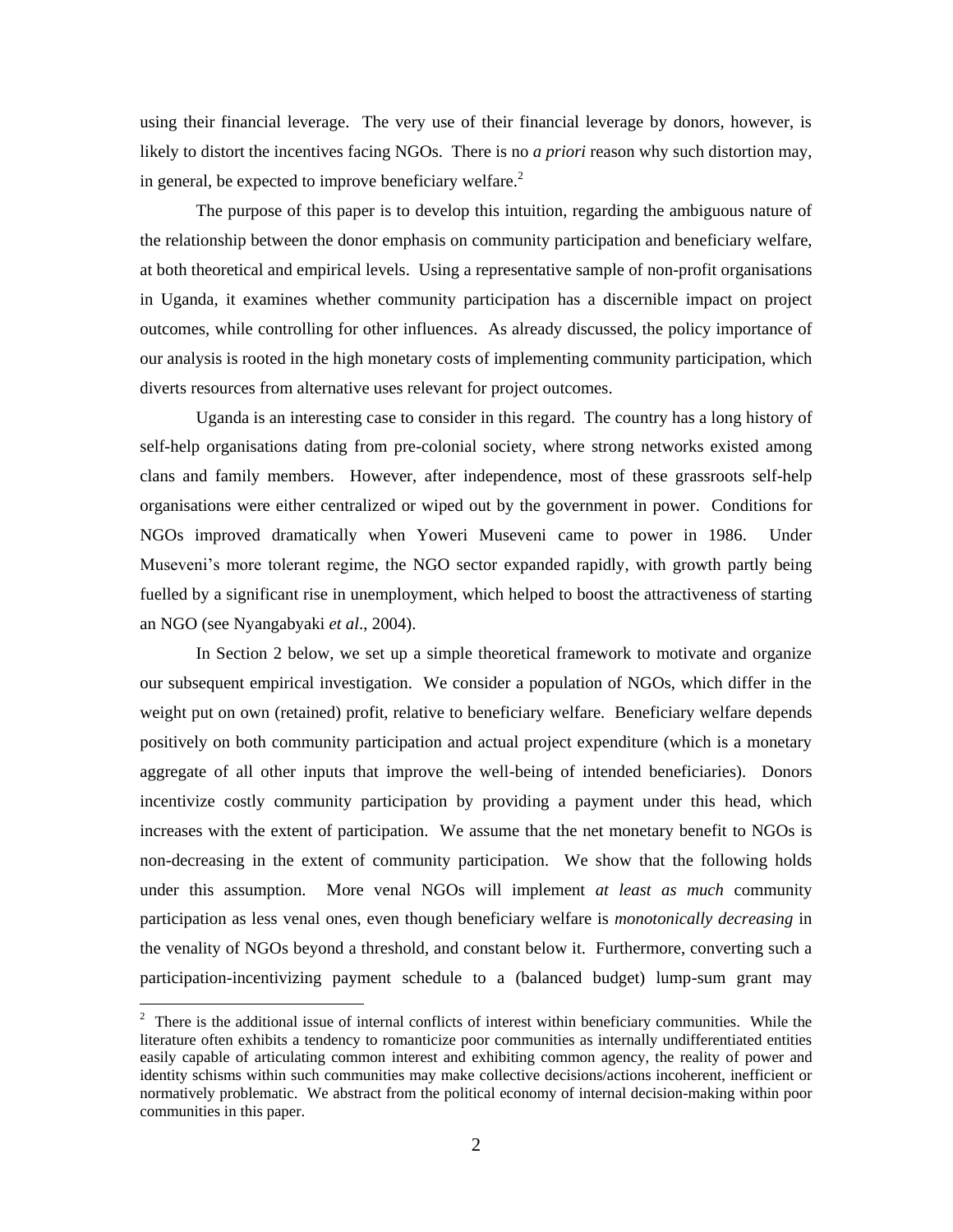increase beneficiary welfare. Thus, our theoretical analysis leads us to expect the absence of any kind of meaningful relationship between the extent of community participation and the level of beneficiary satisfaction in general.

We proceed to empirically test this conclusion, using data from Uganda. Our empirical analysis is presented in Section 3. Consistent with our theoretical analysis, we find no evidence of community participation having a net positive impact on the welfare of beneficiaries, as perceived by the beneficiaries themselves. The final section draws conclusions.

#### **2. The theoretical framework**

Consider an NGO which receives funds from a donor to implement some developmental project. Let  $\pi$  represent the payoff to the NGO, and let  $[b(p) + v(e)]$  represent the gain to beneficiaries in the target community, where *p* measures the level of community participation and *e* is the actual expenditure by the NGO on the project. Assume  $v' > 0$ , b'',  $v'' < 0$ , and  $\lim_{n\to 0} b'(p) =$  $\infty$ ,  $\lim_{\rho \to 0} v'(e) = \infty$ . The NGO has a budget,  $R = \rho + r(p)$ , where  $\rho \ge 0$  is some lump-sum payment to the NGO by donors and  $r(p)$  represents NGO revenues conditional on ensuring community participation,  $r'(p) > 0, r''(p) \le 0, r(0) = 0$ . The NGO has to spend some amount  $c(p)$  on ensuring participation,  $c'(p) > 0$ ,  $c''(p) \ge 0$ ,  $c(0) = 0$ . Net monetary benefit from community participation to the NGO is therefore given by:

$$
N(p) \equiv \rho + r(p) - c(p). \tag{1}
$$

Evidently,  $N(0) = \rho$ ,  $N''(p) \le 0$ . We assume that the net monetary benefit is non-decreasing in the extent of community participation; i.e.,  $N'(p) \ge 0$ .

Let  $\theta \in [0, \overline{\theta}]$  be a *cupidity* parameter representing the relative weight put by the NGO on retained profit,  $m$ . Thus, the NGO's utility is given by:

$$
\pi = b(p) + v(e) + \theta m; \tag{2}
$$

The NGO maximizes its utility specified by (2), subject to the budget constraint:

$$
\rho + r(p) = m + e + c(p). \tag{3}
$$

Rewriting  $(2)$  using  $(1)$  and  $(3)$ , we have:

$$
\pi = b(p) + v(N(p) - m) + \theta m. \tag{4}
$$

From (4), we have:

$$
\frac{\partial \pi}{\partial p} = b'(p) + N'(p)v'(e),\tag{5}
$$

$$
\frac{\partial \pi}{\partial m} = \theta - \nu'(e). \tag{6}
$$

In turn,  $(5)$  and  $(6)$  yield: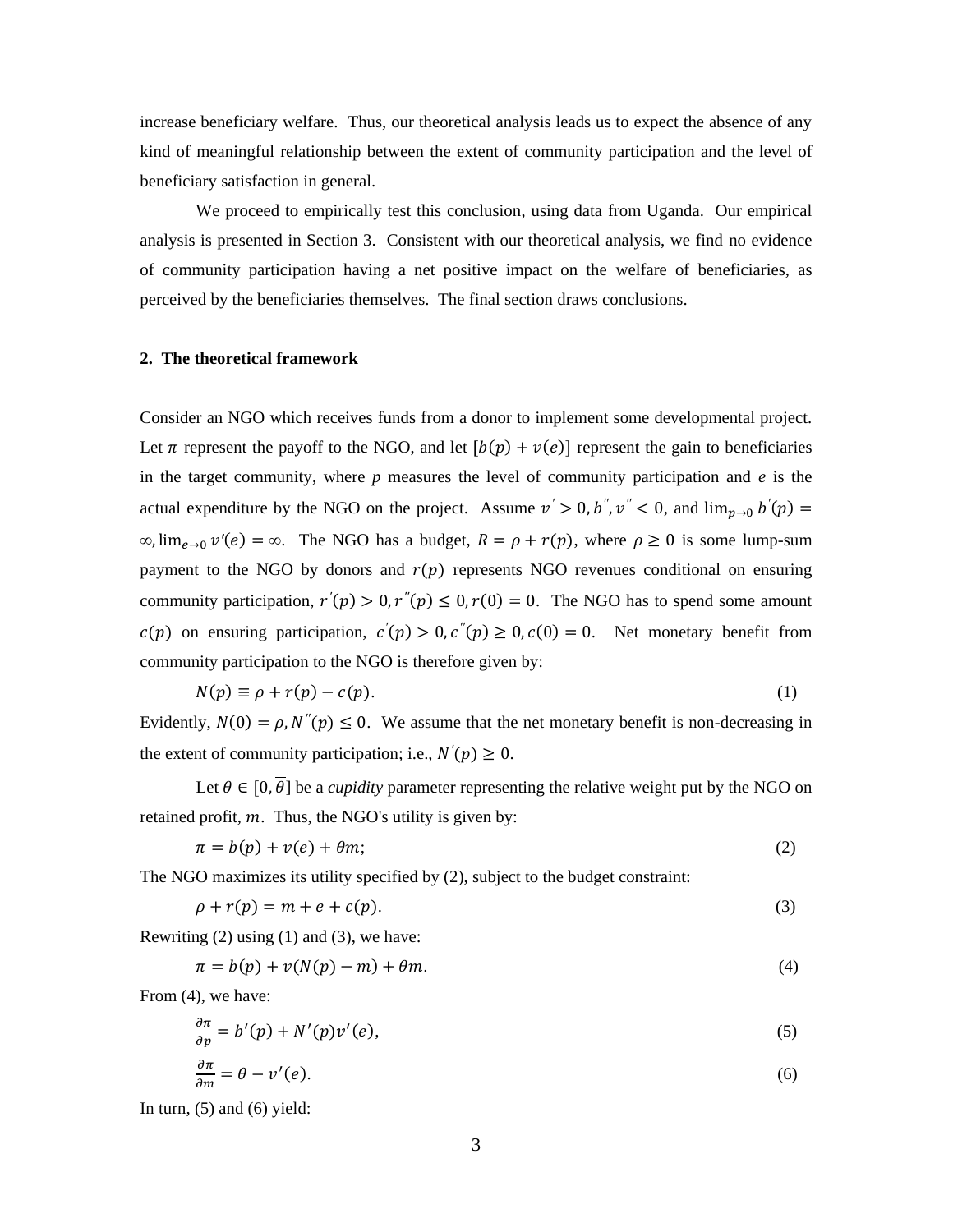$$
\frac{\partial^2 \pi_i}{\partial p^2} = b''(p) + N''(p)\nu'(e) + (N'(p))^2 \nu''(e); \tag{7}
$$

$$
\frac{\partial^2 \pi}{\partial m^2} = v''(e). \tag{8}
$$

Since:  $N'' \le 0, b'' < 0, v' > 0, v'' < 0$ , from (7) and (8) we have:  $\frac{\partial^2}{\partial x^2}$  $\frac{\partial^2 \pi_i}{\partial p^2}, \frac{\partial^2 \pi}{\partial m^2}$  < 0. Then, given

any positive spending on beneficiaries, an interior solution must exist, so that, from (5):

$$
b'(p) = -N'(p)v'(e). \tag{9}
$$

For low values of  $\theta$ ,  $m = 0$ , whereas, for values of  $\theta$  above some positive threshold value  $\theta$ ,  $m > 0$ . For such cases, using (6), we have:

$$
\theta = v'(e). \tag{10}
$$

For all NGOs with  $\theta \le \theta$ , therefore, combining (9) and (10), we must have:

$$
b'(p) = -N'(p)v'(N(p)) = -N'(p)\underline{\theta};\tag{11}
$$

while, for all NGOs with  $\theta > \theta$ , we have:

$$
b'(p) = -N'(p)\theta.
$$
 (12)

Using (12), for  $\theta > \theta$ , we get:

$$
[b''(p) + \theta N''(p)]\frac{\partial p}{\partial \theta} = -N'(p). \tag{13}
$$

Thus, since  $b''(p) < 0, N''(p) \le 0, N'(p) \ge 0$ , we have: [for  $\theta > \underline{\theta}$ ,  $\frac{\partial p}{\partial \theta} \ge 0$ ].

As  $\theta$  rises beyond  $\theta$ ,  $v'(\theta)$  must rise (recall (10)), so that project expenditure must fall. However, since, by assumption,  $v'(e) > 0$  and  $N'(p) \ge 0$ ,  $b'(p)$  must be non-positive in equilibrium (recall (9)). Hence,  $b'(p)$  cannot rise, i.e., *p* cannot fall, as  $\theta$  rises. Summarizing, we thus have the following.

**Observation 1**. *NGOs who put a higher weight on retained profit will implement at least as much community participation as those who put a lower weight, even though, above*  $\theta$ *, beneficiary welfare is monotonically decreasing in the weight put on retained profit.*

These findings are illustrated in Figure 1 below.

#### **FIGURE 1 HERE**

Under the assumption that the marginal net monetary return to NGOs from community participation is positive (i.e.,  $N'(p) > 0$ ), the schedules ABC and DEF illustrate, respectively,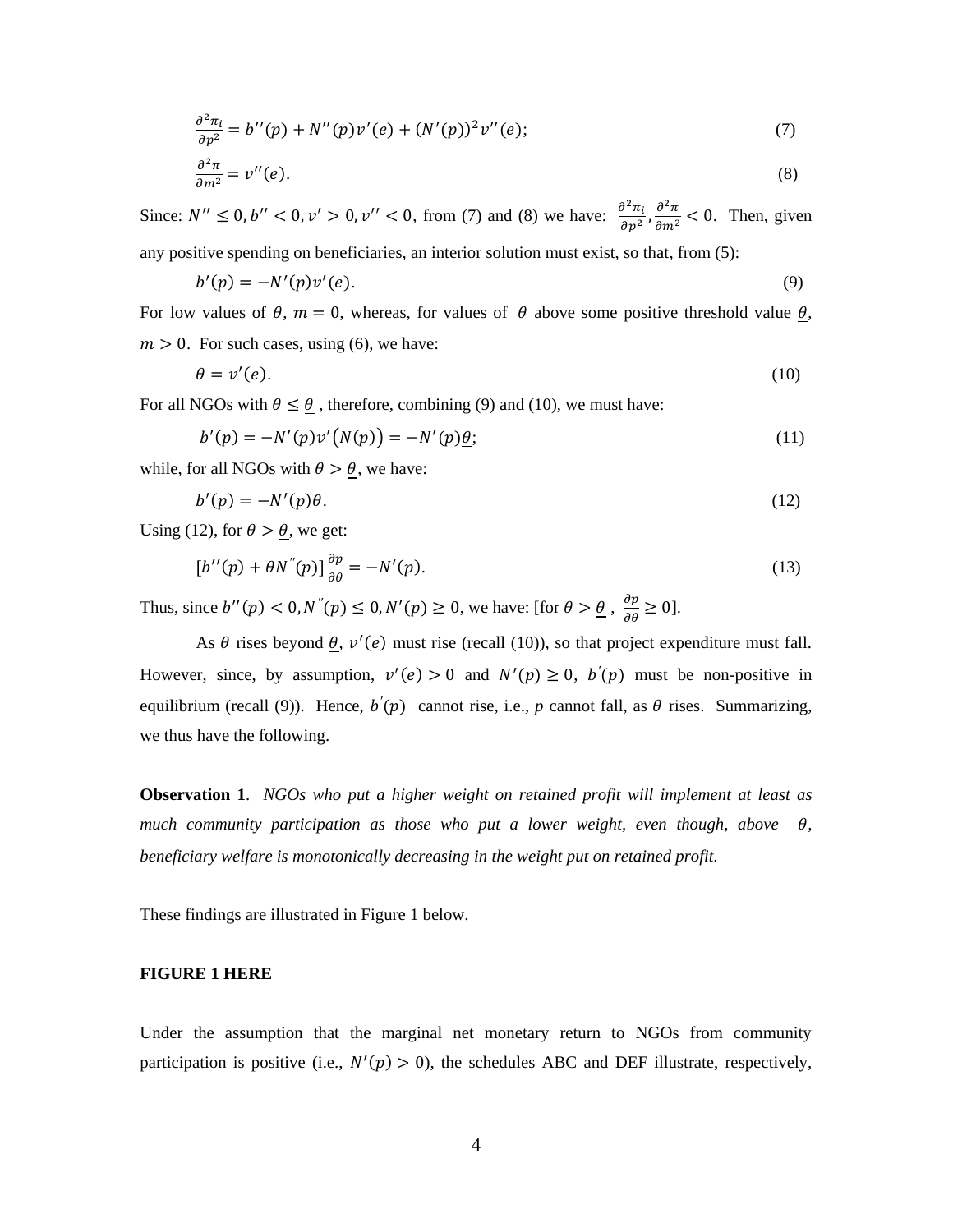how the levels of community participation (*p*) and beneficiary welfare  $(b + v)$  change with changes in the level of NGO cupidity  $(\theta)$ .

All NGOs will reduce community participation if they are given a lump-sum instead, so that their total income  $(\rho + r(p))$  remains constant. Altruistic NGOs (those with cupidity below  $\theta$ ) will equate the marginal benefit of community participation with its marginal cost: community participation will fall even as project expenditure increases. Highly altruistic NGOs (those with cupidity sufficiently below  $\theta$ ) will continue to spend nothing on own consumption, while those with cupidity levels close to  $\theta$  will now come to divert positive amounts to own consumption. Venal NGOs (those with cupidity above  $\theta$ ) will not change their monetary expenditure on projects (recall (10)), but equate marginal benefit of participation with marginal cost (recall (12)). This will reduce beneficiary participation. Within the class of NGOs which divert positive amounts to their own consumption, the degree of participation must now fall monotonically as the degree of cupidity  $(\theta)$  increases. Since, in this class, project expenditure must also fall monotonically, beneficiary welfare will fall monotonically as the degree of cupidity increases, as in the benchmark case with participation subsidy discussed earlier (recall Observation 1).

Consider now the case of constant marginal cost of participation, *c*, and constant marginal payment for participation, *r*. Let  $r > c \ge 0$ . Recall that, in the benchmark model, by (9), we must then have  $b'(p) < 0$  in equilibrium. Consider a policy shift to a lump-sum subsidy on part of the donor, which keeps the real income of every NGO constant, irrespective of its type ( $\theta$ ). First notice that, when  $c = 0$ , this policy shift must induce *every* NGO, regardless of its degree of cupidity  $(\theta)$ , to improve the well-being of beneficiaries. This happens because, while the shift cannot reduce project expenditure, it will reduce community participation to the level where  $b'(p) = 0$ ; since  $b'(p) < 0$  in the benchmark equilibrium,  $b(p)$  must therefore increase. By continuity, then, we have the following.

**Observation 2.** Let  $r(p) = rp$ ,  $c(p) = cp$ ,  $r > c \ge 0$ . Then there exists  $\epsilon > 0$  such that, *relative to the case with participation subsidy, an identical lump-sum payment to the NGO necessarily improves beneficiary well-being when*  $c \in [0, \epsilon)$ .

Observation 1 implies that incentivizing NGOs to increase community participation leads to strategic responses on their part, which render it illegitimate to infer higher community welfare from observations of greater community participation. Observation 2 implies that withdrawing such incentives and replacing them by a balanced budget lump-sum transfer to NGOs may reduce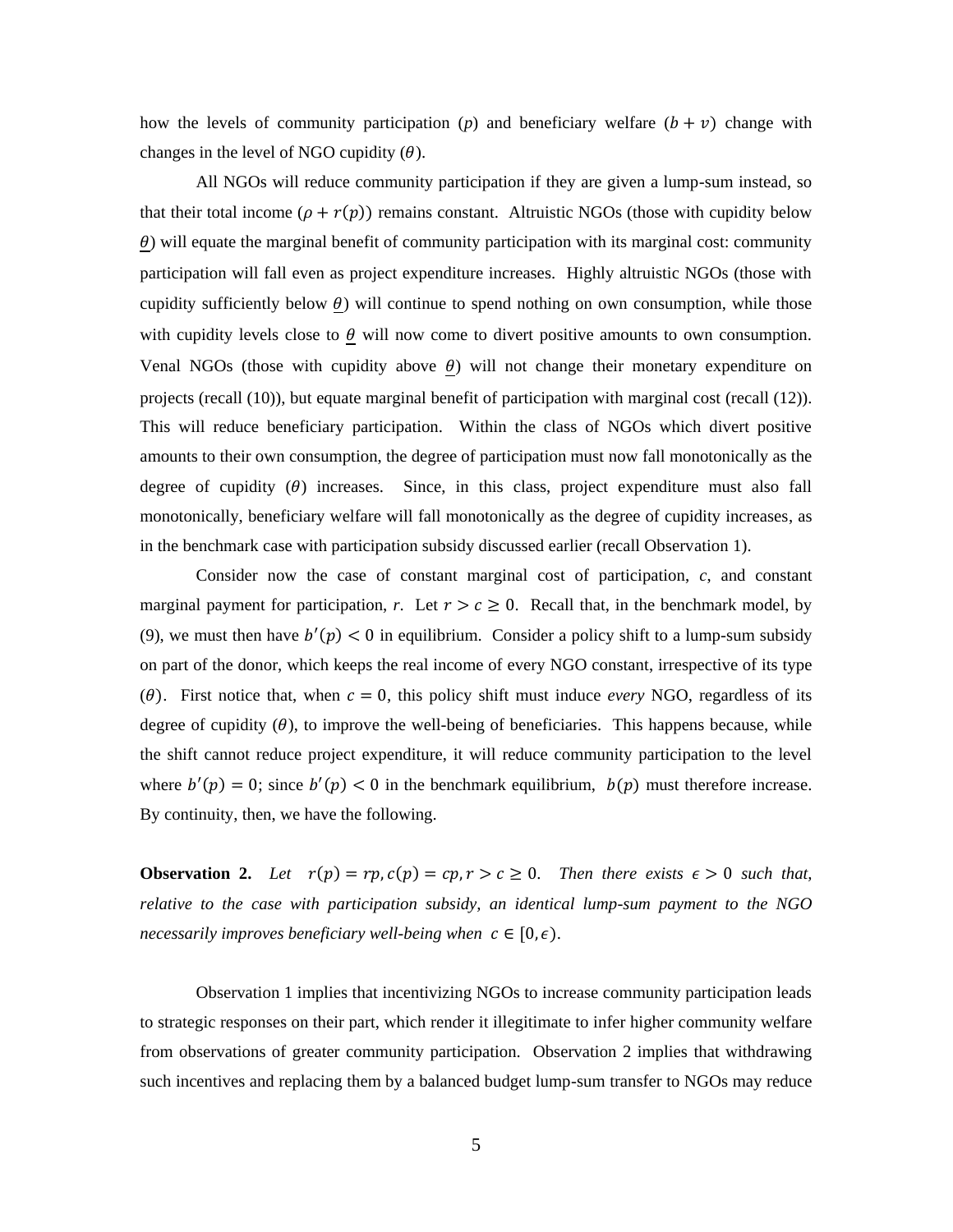community participation, but nevertheless increase beneficiary satisfaction. In either case, our results provide *a priori* reasons not to expect any kind of meaningful or policy relevant association between beneficiary welfare and the level of community participation in general. This is the hypothesis that we now proceed to empirically investigate.

#### **3. Empirics**

#### **3.1. Data**

We use data from a representative 2002 survey of the Ugandan NGO sector, which incorporates two modules: (i) an NGO questionnaire to collect information on the organization's structure, finances and activities, and (ii) a community focus group interview to explore how the organisation is perceived by community members. By capturing both community perceptions and organizational characteristics, the survey enables researchers to postulate links between community perceptions, such as the value added by the organization, and self-reported organizational features such as the organization's size and its skilled workforce.

The first survey module (NGO questionnaire) has a sample of 298 observations. The Ugandan register of non-governmental organisations was used to construct the sampling frame. It has 255 questions covering funding, ownership, expenditure, assets and governance.

The data was captured at an organizational level and not at a project level. Some organizations claimed not to have financial information available, and in other cases, where the information was available, the book-keeping system appeared to be unreliable. Due to the intricate accounting practices involved in allocating overheads to projects, it is expected that information availability and quality would have been substantially worse at a project level. It is also likely that a project-level approach may not be feasible for studying Ugandan non-profit organizations due to the lack of regard for specialization and focus within these organizations. Barr *et al.* (2005) find that many Ugandan NGOs seem to 'do it all', listing a vast array of activities and 'focus areas' that they are involved in. Due to the organization-level approach of the survey, the sample consequently includes a wide variety of NGO sub-sectors.

The second survey module is a community focus group. In each community visited, six to ten focus group participants were recruited via a community leader. Communities were identified by asking the NGOs surveyed to identify a number of parishes where they worked. In this way, parishes were matched to  $NGOs<sup>3</sup>$ . The community focus groups collected information

<sup>&</sup>lt;sup>3</sup> However, some group sessions could not be matched back to the specific NGOs that they were intended to review because the NGO was not always known to the focus group. When the group members did not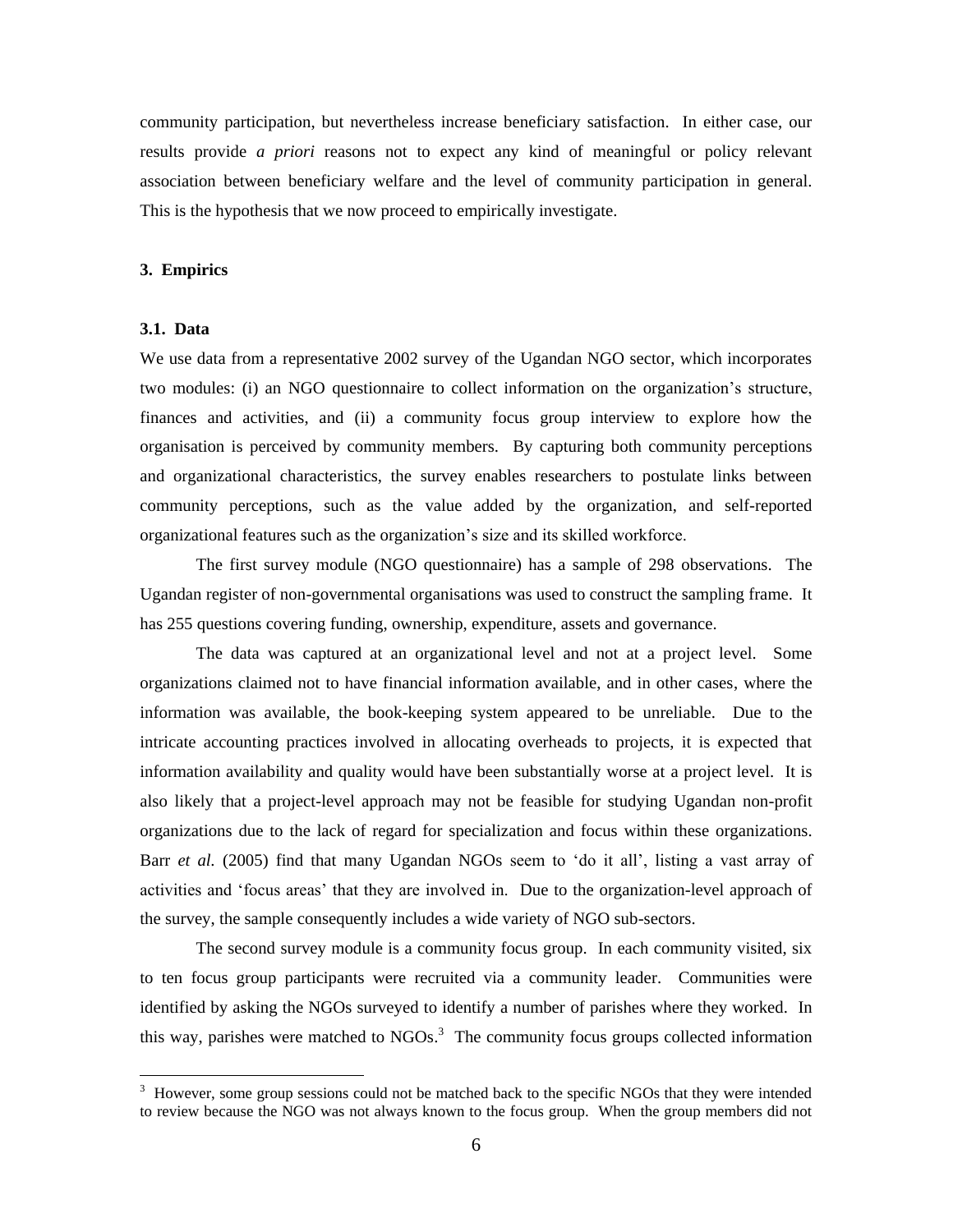on the focus group members' perceptions regarding poverty in their community, community needs, and those who help the community meet these needs. It also asked more detailed questions about the perceived contribution of one specific NGO working in the parish.

The first module of the survey (NGO questionnaire) can be matched to 207 of the 268 observations from the second module (community focus groups). There were also cases where some NGOs were linked to more than one community. To avoid problems with error terms, 28 duplicates were eliminated randomly, reducing the sample to 186 observations.

Barr *et al.* (2005), and Barr and Fafchamps (2004) provide more information regarding the survey questionnaire and focus group interviews respectively.

#### **3.2. Empirical estimation strategy**

 $\overline{a}$ 

There are several obstacles to evaluating the impact of community participation on development projects. It is notoriously difficult to find suitable indicators to assess the success of pro-poor development projects. Development projects often have numerous aims and objectives, and these are frequently intangible or hard to measure and have time trajectories that are unpredictable.<sup>4</sup> Furthermore, it is difficult and expensive to accurately ascertain whether the community has been involved in a project's decision-making in a substantive and meaningful way. Additionally, for results to be thoroughly convincing, it is necessary to compare a number of projects with and without community participation that are similar in all other respects, both in terms of observable and non-observable factors. The best way to ensure that projects are comparable in terms of unobservable characteristics is by randomly deciding which projects will involve the community and which will not. However, this is seldom feasible. In most cases, therefore, it becomes necessary to resort to a second-best scenario such as comparing projects with similar observable characteristics. Following this latter approach, we gauge whether community participation has a discernible impact on project outcomes after controlling for other influences.

In accordance with our theoretical model, we propose an output measure that is an indicator of the perceived utility of the project as assessed by the beneficiaries from the

know the NGO, they assessed an alternate NGO, which was often not part of the sample for the first module.

<sup>4</sup> Herman and Renz (2004) discuss the difficulties with selecting performance indicators for nonprofit organizations. It is not always clear whether performance should be judged on a program basis or organization-wide. There are often a number of distinct client and stakeholder types with competing aims and needs associated with a nonprofit organization (e.g. beneficiaries, staff members, suppliers, private sector funders, government), and it is difficult to make sense of these different voices and claims to derive a single indicator of the organization's performance. Additionally, comparability is a concern, given the variety of activities and aims present in the nonprofit sector. One of the frequently cited objections to NGO project assessments is that less tangible, but vital project aims such as empowerment, social trust and changes in attitudes and behavior do not have predictable gestation periods.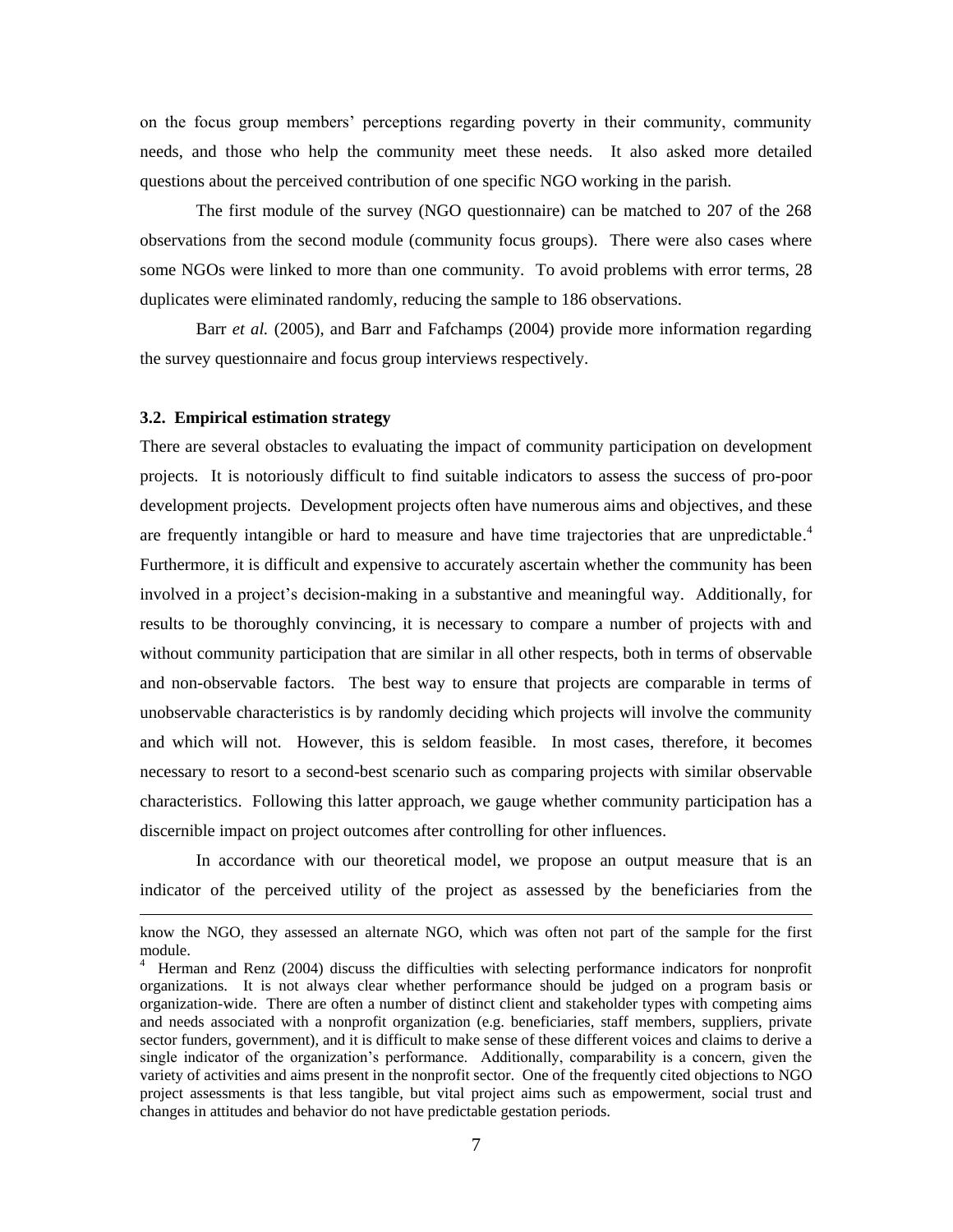community. Confronted with a hypothetical scenario where the NGO was experiencing serious financial difficulty, focus group participants from the beneficiary community were asked to reach consensus on what share of a gift (represented by a pile of 100 beans) they would allocate to save the NGO in question. It was explained to community members that the gift could also be used for any other community initiative or distributed among members of the community.

The question tries to capture the perceived utility generated by the organisation, by gauging community members' *willingness to pay*. Under our hypothetical scenario, willingness to pay can be separated from issues concerning the ability to pay. In the context of assessing the impact of community participation, this indicator appears to be appropriate because it may be expected to capture many of the cited transmission mechanisms for the positive influence of community participation, simultaneously representing both quantity and quality because dissatisfaction could be attributable to either. Importantly, this perceived utility measure also allows comparison across focus areas and organisation types.

We implemented a strict measure of community participation, according to which only those organisations that met all of four specified criteria were viewed as adhering to this approach. To be classified as following the participatory approach, an NGO needed to have an office in the community, democratically elect their manager, ask the community about its needs before initiating a project and require feedback from the community after completing a project.<sup>5</sup>

In line with the theoretical framework, we estimated the cupidity parameter  $\theta_i$  by including perceived altruism – as reported on a Likert scale based on the consensus opinion of the community focus group. We also add a number of controls. Community characteristics capture demand-side factors that may influence both the community's perceived utility and its capability to facilitate community participation, thus eliminating confounding effects that may operate through this channel. The ratio of revenue to the number of members provides an indication of the NGO's revenue capacity relative to demand. NGO size is represented by the number of staff members. To capture heterogeneity attributable to sub-sectors and NGO 'types' the model includes indicator variables for specialization in micro-credit and community development and a dummy variable for whether the NGO has religious affiliation. NGO experience is represented by the years of existence of the NGO and its square. We control for the influence of the

 $\overline{a}$ 

 $5$  To avoid inaccuracies due to differences between what organizations say they do and what they actually do, we relied, as far as possible, on what was reported by the community. The first two dimensions came from the NGO questionnaire and the second two from the community focus group discussions. The channels for needs assessments and community feedback were assessed in both the NGO questionnaire and the beneficiary focus groups and in more than 30% of cases, there were considerable differences between what organizations claimed to have done and what communities reported.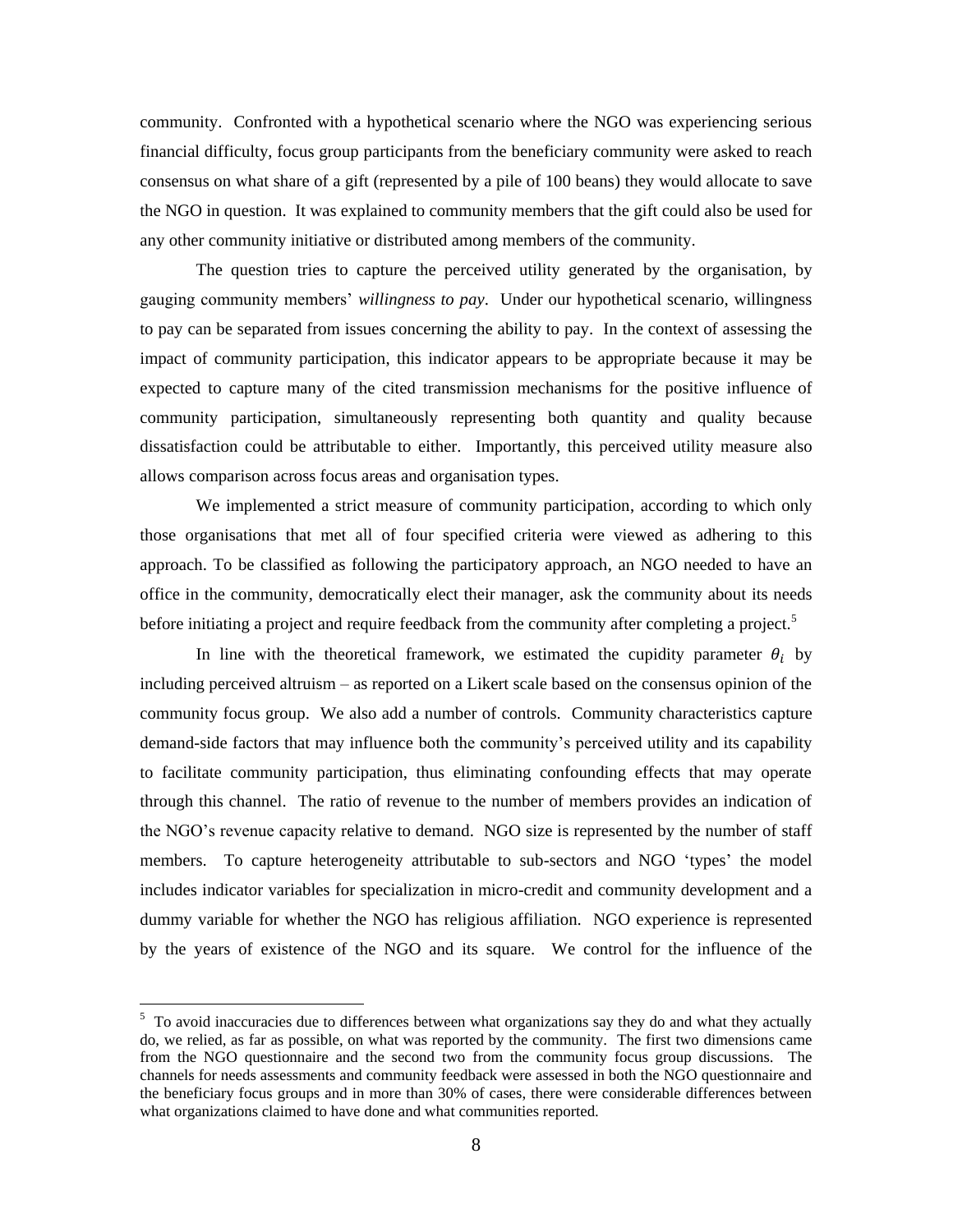characteristics of the NGO manager by including the years of education of the manager and the manager's years of experience in the NGO sector.

In an attempt to limit the heterogeneity of the sample, only membership organisations were included in the sample. This resulted in a loss of 33 observations, leaving only 153 of the 186 matched organisations. Due to missing values in the variables included in the regressions, the sample of the regression fell to 117 NGOs. Encouragingly, cross-tabulations of the regression sample versus the matched sample, as well as trials with imputations of the missing values, suggest that sample selection bias did not appear to be a problem. The significance of coefficients is interpreted using a 10% level of significance as a benchmark.

#### **3.3. Results**

Due to the high degree of crowding at 1 that we see in our outcome measure (see Figure A.1.1 in Appendix 1), we also report the coefficients of an alternative model, estimated with tobit regressions. The results, reported in Table 1 below, are remarkably consistent across the four models. The coefficient of the community participation variable is large but insignificant. The analysis indicates that there is no evidence of community participation having a net positive impact on the (self) perceived utility of beneficiaries. Table 1 also shows that NGOs perceived to be more venal are associated with significantly lower levels of perceived community utility. Thus, the empirical results turn out to be consistent with our theoretical conjectures.

#### **INSERT TABLE 1 HERE**

There are also a number of interesting findings pertaining to the control variables. The ratio of revenue to the number of members is positive and highly significant, suggesting that the resources available for meeting community needs matter for beneficiary satisfaction. The only other control variable that is significant is the micro-credit indicator variable. Communities award considerably lower value added scores to micro-credit organisations; this coefficient is consistently significant.

#### **4. Conclusion**

This paper has examined the theoretical or *a priori* case for donors providing financial incentives to NGOs to increase community participation. We have shown that such a case is not robust in general. Specifically, we have shown that, when such incentives are provided, there need not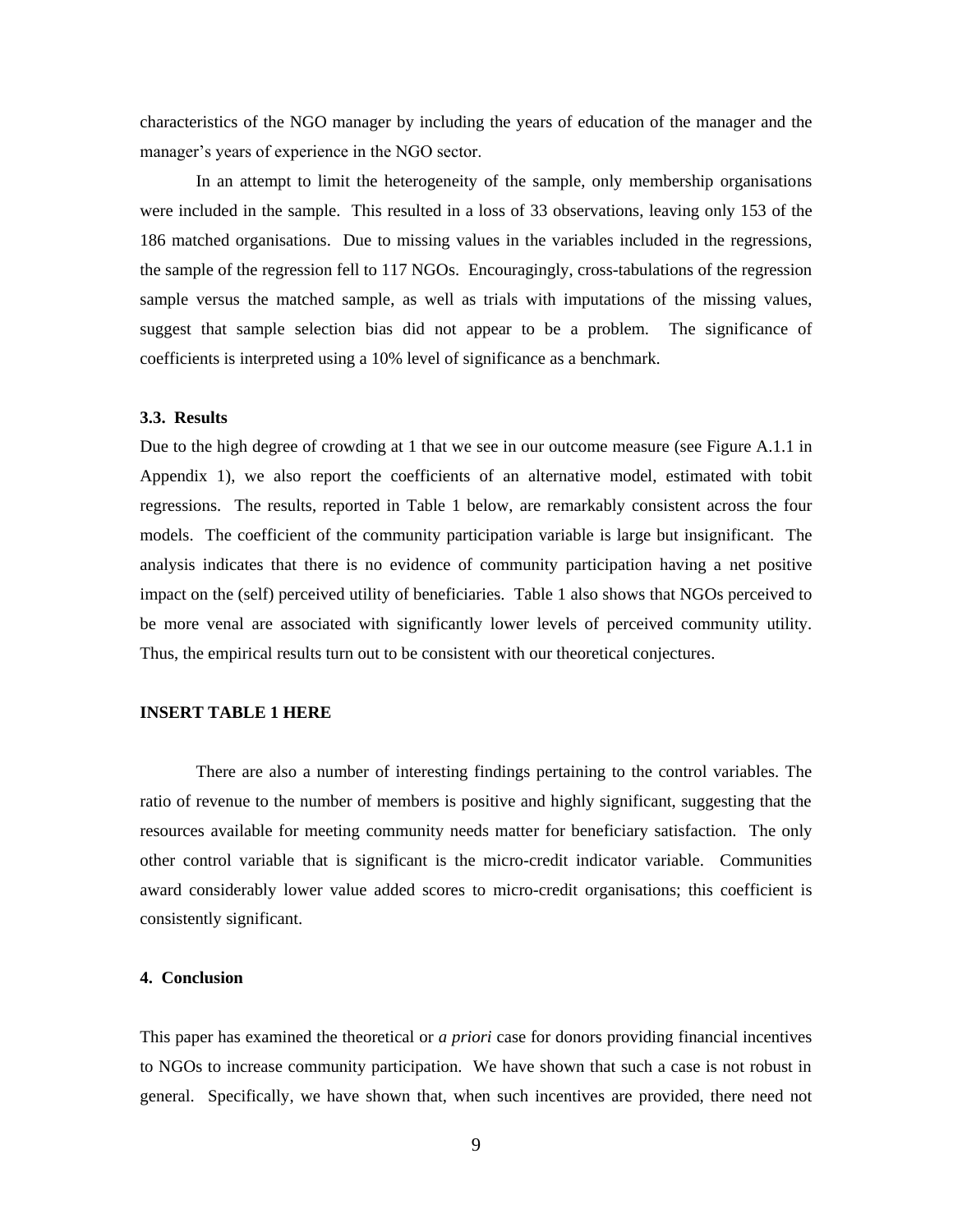exist any meaningful relationship between beneficiary welfare and extent of community participation implemented by an NGO. In fact, higher community participation is consistent even with *reduced* beneficiary welfare. Thus, making expansions in community participation an objective of donor policy may end up generating perverse welfare consequences. Conversely, eliminating community participation from the set of conditions for funding an NGO may improve beneficiary welfare. We have offered evidence from the NGO sector in Uganda that is consistent with our theoretical conclusions. Specifically, we found that greater community participation failed to generate noticeable improvements in beneficiaries' own assessment of the value of an NGO's activities. Thus, the beneficiaries themselves did not appear to consider that greater community participation led to appreciable value-addition in project output.

Bougheas *et al.* (2007) show, in the general context of charitable transfers, how conditions imposed by donors may be inefficient, yet persist indefinitely. Our analysis suggests that the current popularity of community participation as a donor conditionality, in the context of developmental aid channelled through NGOs, may possibly constitute an example of this phenomenon. More discriminating assessment of the benefits and costs of community participation as a donor conditionality, in alternative theoretical and empirical contexts, is evidently called for in the light of this paper. Burger *et al*. (2011) discuss the problem of regulating NGOs by making grants to them conditional on their spending at least some predetermined proportion of revenue on direct project related expenses. An analogous exercise, carried out in the context of a threshold level of community participation, may yield useful policy-relevant insights.

Lastly, in line with much of the existing empirical literature, the nature of the 'community' that is supposed to 'participate' has been left unexplored in our analysis. Dasgupta and Kanbur (2011, 2007, 2005) have shown how differences in patterns of voluntary provision of public goods crucially affect inequality, distributive tensions and poverty levels, both within and across communities. It is conceivable that such differences, by influencing the costs of consensus-building within a community, may also have a bearing on whether greater community participation leads to substantial improvements in decision-making or simply creates blocking coalitions. Relatedly, Platteau and Abraham (2002) and Platteau and Gaspart (2003) have discussed how existing power relations within a community may cause attempts at ensuring participatory development to generate perverse consequences. How the efficacy of donormandated community participation is affected by various aspects of the internal organization of a community is an issue that would merit extensive examination in future research.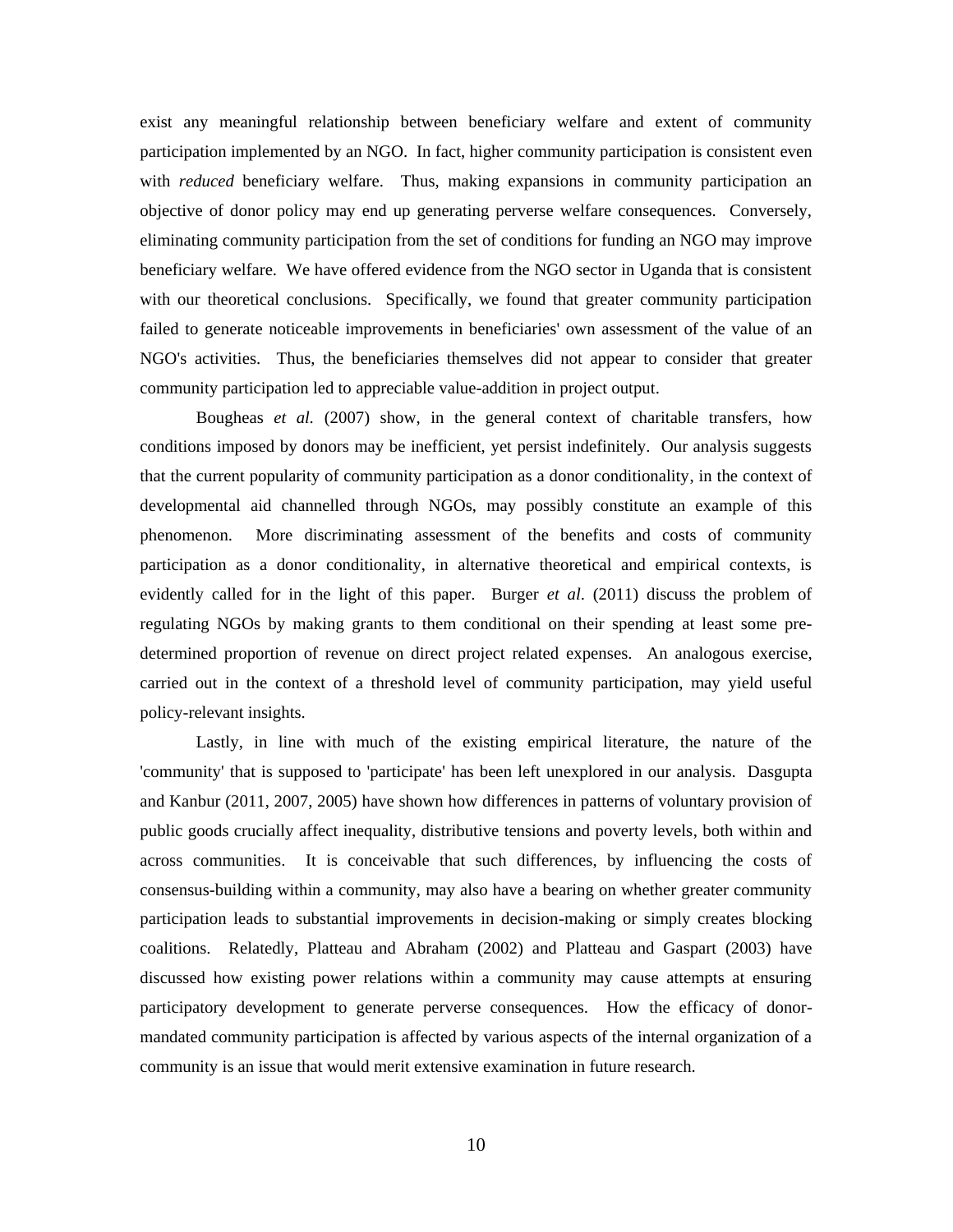#### **References**

- Barr, A. & Fafchamps, M. 2004. A Client Community Assessment of NGOs in Uganda. Centre for the Study of African Economics Working Paper, 2004-23. Oxford: CSAE, Oxford University. Available from http://www.csae.ox.ac.uk/workingpapers/wps-list.html [Accessed: August 2005]
- Barr, A., Fafchamps, M. & Owens, T. 2005. The Resources and Governance of Non-Governmental Organizations in Uganda. *World Development*, 33(4): 657-679.
- Botchway, K. 2001. Paradox of Empowerment: Reflections on a Case Study from Northern Ghana. *World Development*, 29(1): 135-153.
- Bougheas, S., Dasgupta, I. & Morrissey, O. 2007. Tough Love or Unconditional Charity? *Oxford Economic Papers*, 59(4): 561-582.
- Burger, R., Dasgupta, I. & Owens, T. 2011. A Model of NGO Regulation with an Application to Uganda. IZA Discussion Paper No. 6211, Institute for the Study of Labor (IZA), Bonn.
- Dasgupta, I. & Kanbur, R. 2011. Does Philanthropy Reduce Inequality? *Journal of Economic Inequality*, 9(1): 1-21.
- Dasgupta, I. and Kanbur, R. 2007. Community and Class Antagonism. *Journal of Public Economics*, 91(9): 1816-1842.
- Dasgupta, I. & Kanbur, R. 2005. Community and Anti-Poverty Targeting. *Journal of Economic Inequality*, 3(3): 281-302.
- De Berry, J. 1999. Exploring the concept of community: implications for NGO management, CVO International Working Paper 8, October 1999. http://www.lse.ac.uk/collections/CCS/publications/iwp/IWP8.htm [Accessed: August 2005]
- Herman, R.D. & Renz, D.O. 2004. Doing Things Right: Effectiveness in Local Nonprofit Organizations, A Panel Study. *Public Administration Review*, 64(6): 694-704.
- Isham, J. & Kahkonen, S. 2002. Institutional determinants of the impact of community-based water services: evidence from Sri Lanka and India. *Economic Development and Cultural Change*, 50(3): 667-691.
- Isham, J. Narayan, D & Pritchett, L. 1995. Does Participation Improve Performance? Establishing Causality with Subjective Data. *The World Bank Economic Review*, 9(2): 175-200.
- Khwaja, A. I. 2004. Is Increasing Community Participation Always a Good Thing? *Journal of the European Economic Association*, 2(2-3): 427-436.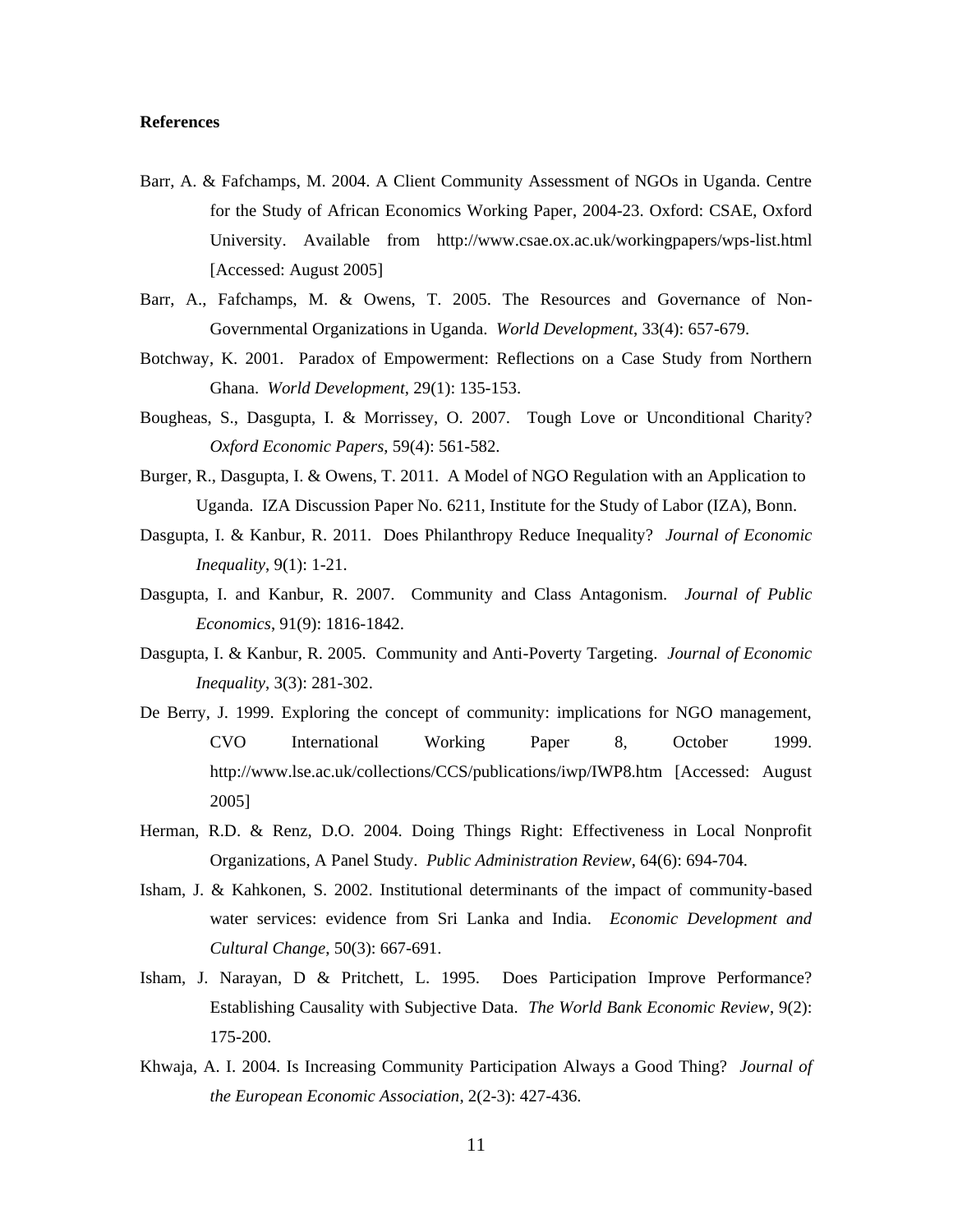- Mansuri, G. and Rao, V. 2012. *Localizing Development Does participation work?* Washington DC: The World Bank.
- Nyangabyaki, B., Kibikyo, D., Barya, J-J., Sokolowski, S.W. & Salamon, L.M. 2004. Uganda. In Salamon, L.M. & Sokolowski, S.W. (Eds). *Global Civil Society: Dimensions of the Nonprofit Sector, Volume 2.* Bloomfield: Kumarian Press.
- Platteau, J.P & Abraham, A. 2002. Participatory Development in the Presence of Endogenous Community Imperfections. *Journal of Development Studies*, 39(2): 104-36.
- Platteau, J.P & Gaspart, F. 2003. The Risk of Resource Misappropriation in Community-Driven Development. *World Development*, 31(10): 1687-1703.

#### **Figure 1**

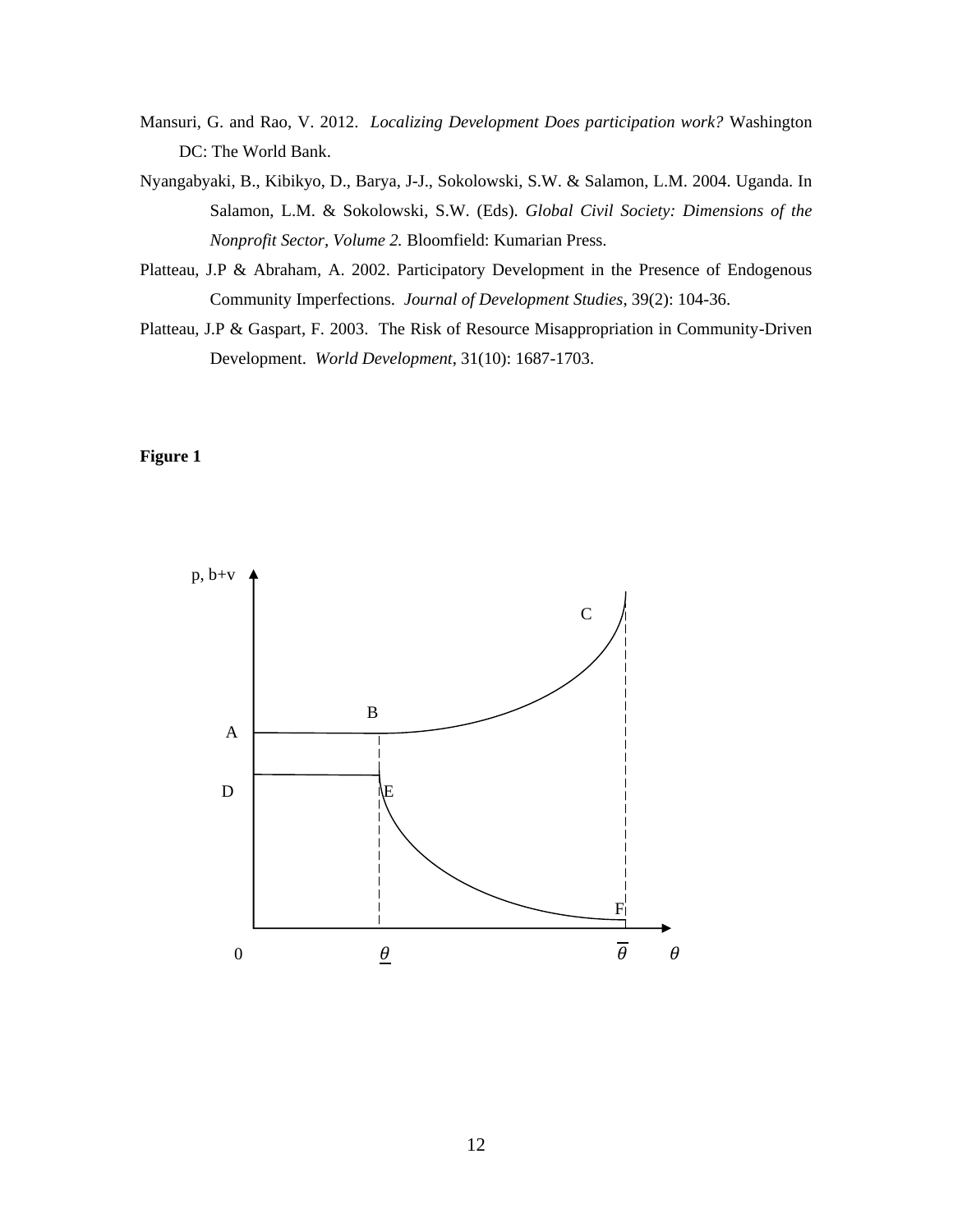| TABLE 1: Regression models to describe the determinants of perceived value added |             |                          |             |                   |  |  |  |
|----------------------------------------------------------------------------------|-------------|--------------------------|-------------|-------------------|--|--|--|
|                                                                                  | Tobit(1)    | Reg(1)                   | Tobit(2)    | Reg(2)            |  |  |  |
| Constant                                                                         | 108.314     | 98.548                   | 84.877      | 74.086            |  |  |  |
| Ratio of revenue to number of members                                            | $0.001**$   | $0.0009**$               | $0.001**$   | $0.0009***$       |  |  |  |
| Poverty index                                                                    | $-0.039$    | $-0.024$                 | $-0.074$    | $-0.050$          |  |  |  |
| Community participation                                                          | 9.327       | 9.381                    | 8.301       | 8.644             |  |  |  |
| Ln of staff members                                                              | $-0.209$    | $-0.056$                 | 0.592       | 0.409             |  |  |  |
| NGO staff perceived to be selfish?                                               | $-6.105*$   | $-4.848*$                | $-5.474*$   | $-4.440*$         |  |  |  |
| NGO specialises in micro-credit?                                                 | $-15.396**$ | $-13.375*$               | $-16.955**$ | $-14.352**$       |  |  |  |
| NGO specialises in community development?                                        | $-8.334$    | $-5.858$                 | $-7.189$    | $-4.992$          |  |  |  |
| NGO has religious affiliation                                                    | $-0.908$    | $-2.594$                 | 3.821       | 0.768             |  |  |  |
| Ln of years of existence                                                         | $-0.1360$   | 0.251                    |             |                   |  |  |  |
| Ln of years of existence squared                                                 | 1.363       | 0.853                    |             |                   |  |  |  |
| Ln of years of education of manager                                              | $-15.613$   | $-13.886$                |             |                   |  |  |  |
| Ln of years of experience in NGO sector of<br>manager                            | 5.842       | 3.661                    |             |                   |  |  |  |
| Observations                                                                     | 116         | 116                      | 117         | 117               |  |  |  |
| Uncensored observations                                                          | 86          | $\overline{\phantom{a}}$ | 87          | $\qquad \qquad -$ |  |  |  |
| Right-censored observations                                                      | 30          |                          | 30          | $\overline{a}$    |  |  |  |
|                                                                                  |             |                          |             |                   |  |  |  |
| Prob > F                                                                         | 0.0752      | 0.0046                   | 0.0458      | 0.0014            |  |  |  |
| R-squared/Pseudo R-squared                                                       | 0.0207      | 0.172                    | 0.0165      | 0.1448            |  |  |  |

\*Represent 10% level of significance

\*\* Represents 5% level of significance

\*\*\* Represents 1% level of significance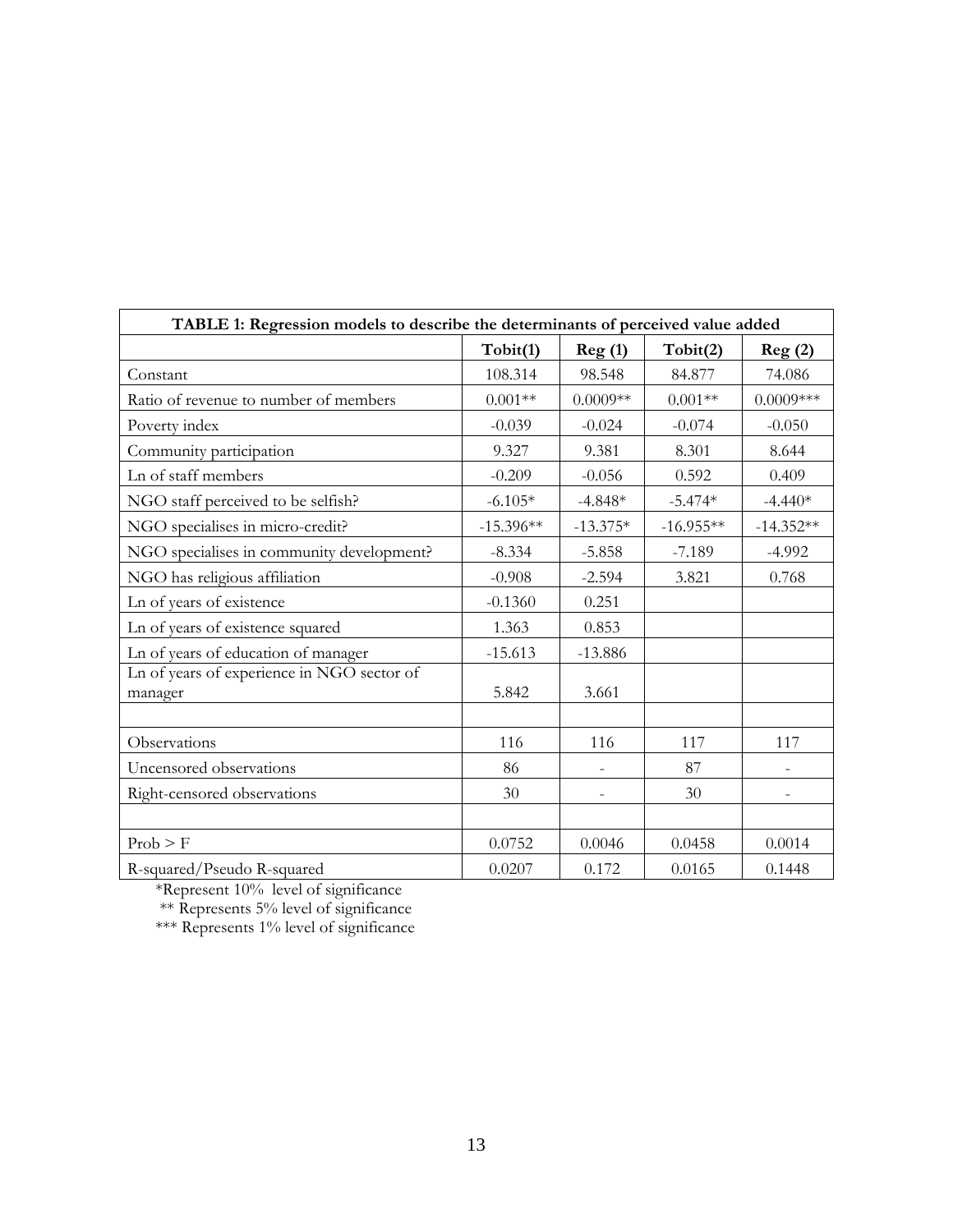

**FIGUREA1.1: Distribution of the share of beans allocated to the NGO**

**FIGUREA1.2: Beans allocated by perceived level of selfishness (Likert scale)**

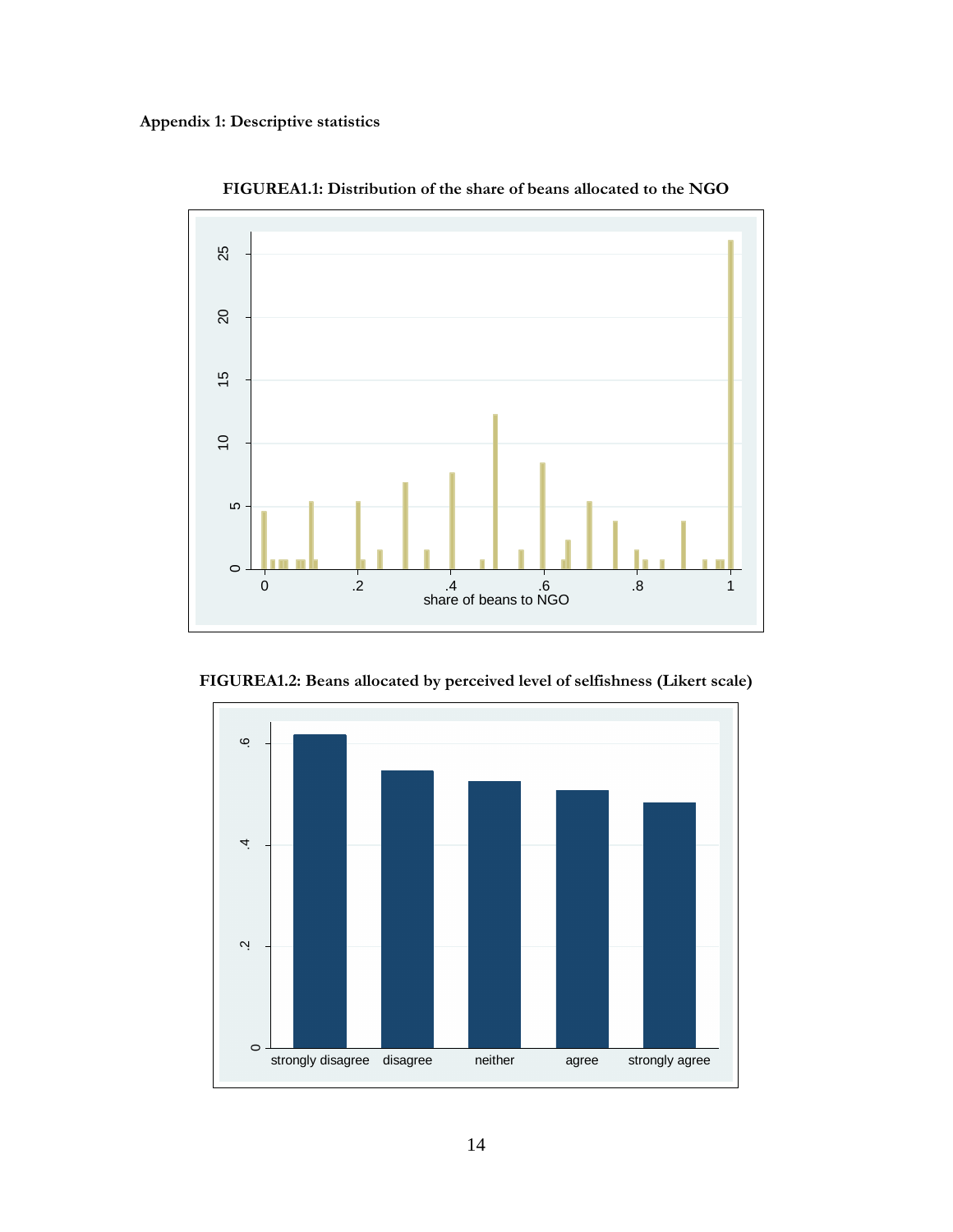

**FIGURE.1.3: Share of beans allocated to NGOs that practised community participation**